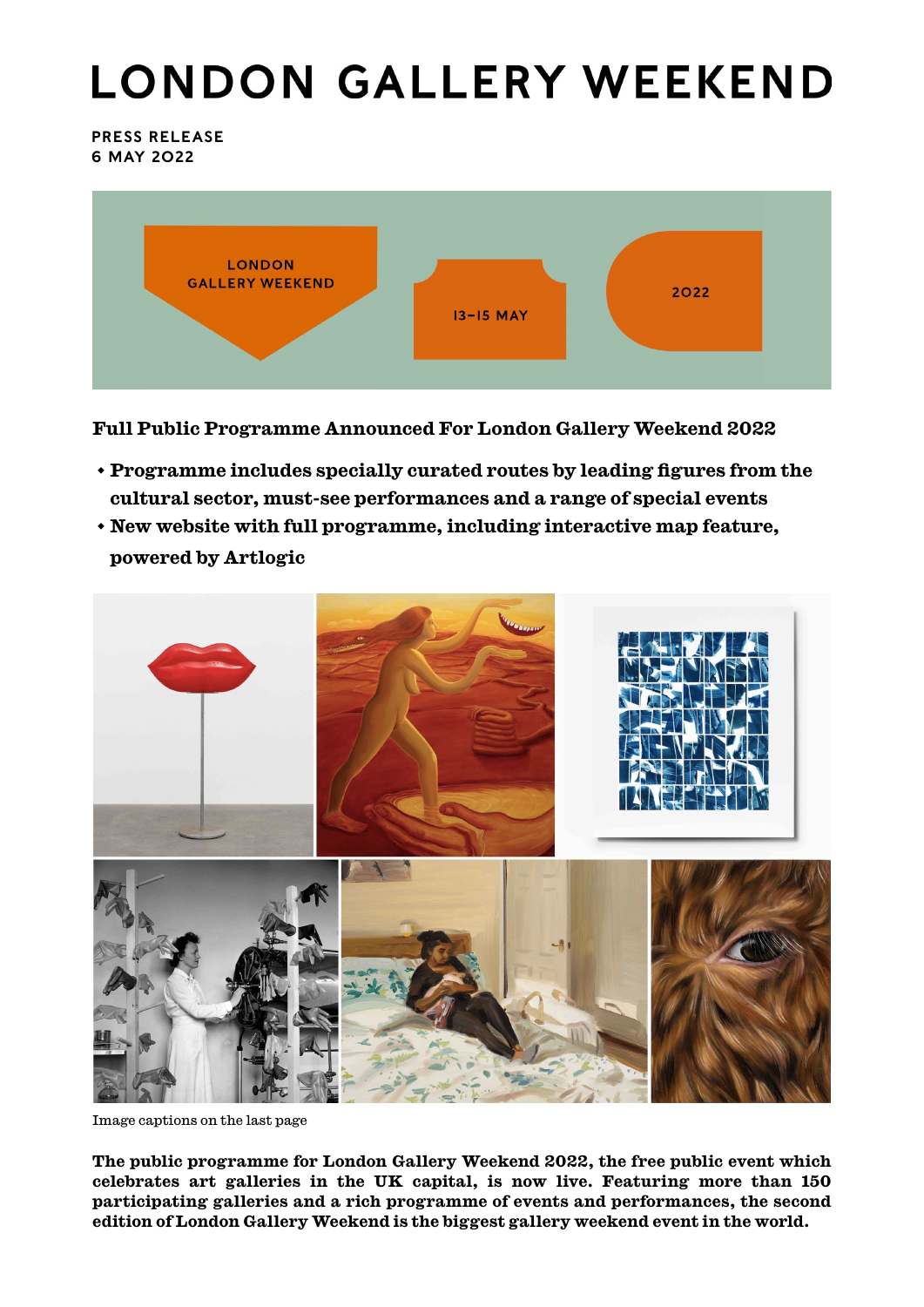#### **Gallery Highlights & Curated Routes**

National and international visitors to London Gallery Weekend this year will discover the rich and diverse range of exhibitions that the city's galleries have to offer, with the opportunity to see contemporary painting, ground-breaking new sculpture, immersive installations, and performance work. Highlights include an exhibition spanning 50 years of work by Nicola L. at Alison Jacques, a presentation by Ethiopian artist Nigatu Tsehay at Addis Fine Art, images of nurses and medical life by legendary war photographer Lee Miller, on show at the historic Fitzrovia Chapel, Caroline Walker's cinematic paintings of women living in contemporary society at Stephen Friedman, the second solo show of sculptor Dozie Kanu at Project Native Informant, and an exhibition of new paintings by Natalia Gonzalez Martin at Hannah Barry Gallery, amongst many others.



With so much choice on offer, visitors are encouraged to use the easy-to-use interactive map feature on the London Gallery Weekend website to help plan their weekend. The relaunched website, powered by London-based art technology company Artlogic, enables users to plot their individual route around the city based on their gallery and exhibition preferences. Users will also be able to download a series of specially curated routes by leading art world figures and notable Londoners including fashion designer Simone Rocha, artists Jane & Louise Wilson, Barbican curator Eleanor Nairne, the Institute of Contemporary Arts Director Bengi Ünsal, actor Naomie Harris, Deputy Mayor for Culture and Creative Industries Justine Simons OBE, and singer Robbie Williams with designer Ed Godrich who have an exhibition of new paintings at Sotheby's during London Gallery Weekend.

#### [Plan your route here.](https://londongalleryweekend.art/map/)

#### **Performance programme**

London-based artist Mandy El-Sayegh - whose paintings, immersive installations, performances and videos are rooted in an exploration of material and language - has been selected for London Gallery Weekend's first public art performance, in partnership with UP Projects, for her proposal *The Minimum*. Created in collaboration with choreographer Alethia Antonia and composer Lily Oakes, this new work centres around an installation and performance that invites people in different public locations across the city to consider how bodies make themselves visible within restrictive or repressive environments. It will take place three times during London Gallery Weekend in locations in each of the focal areas of Central London, South London and East London:

- Friday 13 May, 16:00 16:30, St James's Church, Piccadilly, London W1J 9LL
- Saturday 14 May, 14:00 14:30, Peckham Library Square, London SE15 5JT
- Sunday 15 May, 14:00 14:30, Allen Gardens, London E1 5AT

[Register here.](https://www.eventbrite.co.uk/e/the-minimum-mandy-el-sayegh-london-gallery-weekend-x-up-projects-tickets-328886366977)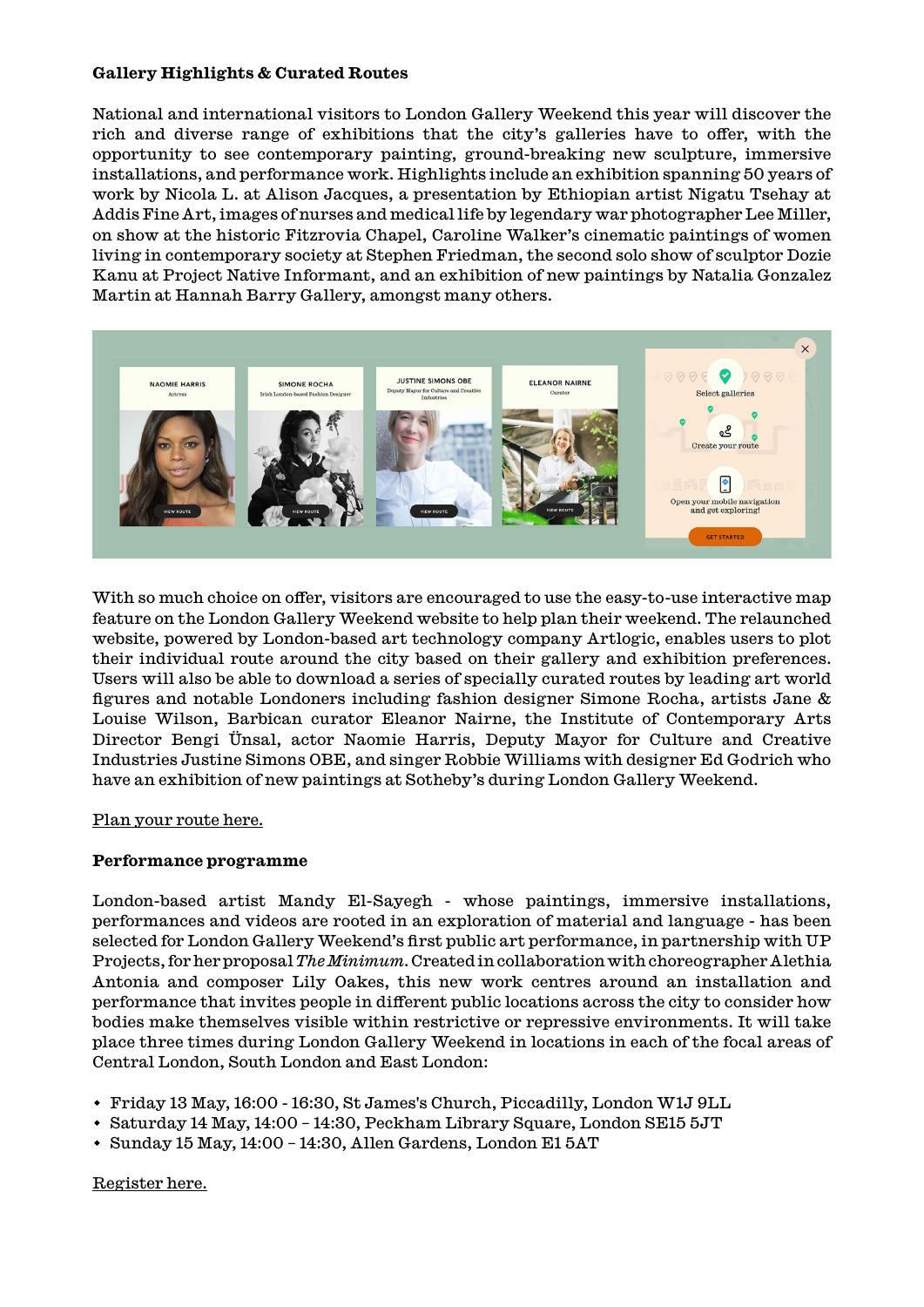Many participating galleries will stage special performances by artists over the course of the weekend, including a Painting Performance by Ayako Rokkaku at König Galerie, a performance from all-female Afro-Latin Jazz band COLECTIVA to celebrate the public opening of Luchita Hurtado at Hauser & Wirth, artist Rafał Zajko performing with Eve Stainton at Cooke Latham, and *Bear Threads in Ffffucksake Major*, a performance by Michael Dean at Herald St.

#### **Special events**

**Friday 13 May** – Highlights include an artist-led tour of The Red Room at Berntson Bhattacharjee in Cromwell Place and a Rose Wylie book signing of *William Shakespeare x Rose Wylie: The Tempest* at David Zwirner; while botanical cocktails at Goodman Gallery mark the launch of Ghada Amer's major new monograph, published by SKIRA.

**Saturday 14 May** – Highlights include an in-conversation with artist Garrett Pruter at artist-led gallery and project space Trafalgar Avenue; and an all-welcome South London Art Party by Xxijra Hii and Sid Motion Gallery at Amp Studios. Lonnie Holley will perform live at Stone Nest, as part of his presentation with Edel Assanti and ArtAngel and, at Pilar Corrias, there will be a walking tour of Vivien Zhang's exhibition undo undo undo.

**Sunday 15 May** – Highlights include NıCOLETTı Contemporary will host readings by artist Eva Gold and poet Abondance Matanda, and visitors can enjoy an all-day brunch with artist Gabriel Hartley at Seventeen Gallery.

Family-friendly activities will take place throughout the weekend, including a prizewinning 'Photo Hunt' for images in the *How To Build A Collection* exhibition at HackelBury Fine Art; hands-on workshops for kids to engage with the works of celebrated painters Hans Hartung at Waddington Custot; a Family Day at Black Box Projects, with artist Joanne Dugan leading a cyanotype (sun printing) workshop; and a kids' creative morning at Berntson Bhattacharjee which will offer a playful environment to draw and create, inspired by the artworks.

#### **New initiatives**

A special initiative with Selfridges will see the presentation of a programme of artist films at the Cinema at Selfridges, to be screened throughout the weekend. The programme features video works by artists represented by London Gallery Weekend participants, including Hannah Quinlan & Rosie Hastings (Arcadia Missa), Prem Sahib (Southard Reid) and TJ Wilcox (Sadie Coles HQ). Complimentary tickets will be available soon on the Cinema at Selfridges website.

As part of London Gallery Weekend and marking International Day of Families on Sunday 15 May, the iconic Piccadilly Lights will present a special animated short by Dame Julia Peyton Jones and Ellinna Hix. This ten-minute screening at 2pm on Europe's largest billboard will also feature a selection of artworks chosen by the renowned curator from participating galleries across London. The chosen artists are:

Caroline Walker at Stephen Friedman - *Lisa* Ghada Amer at Goodman Gallery - *My Body My Choice* Bárbara Alegre at Ione & Mann - *Dancing in the Sky, Waiting for the Sunset* Oliver Clegg at Mamoth - *Tongue-tied* Seline Burn at Eva Leibe - *Mother and Thistle*

Further details of the public programme can be found online [here](https://londongalleryweekend.art/events/).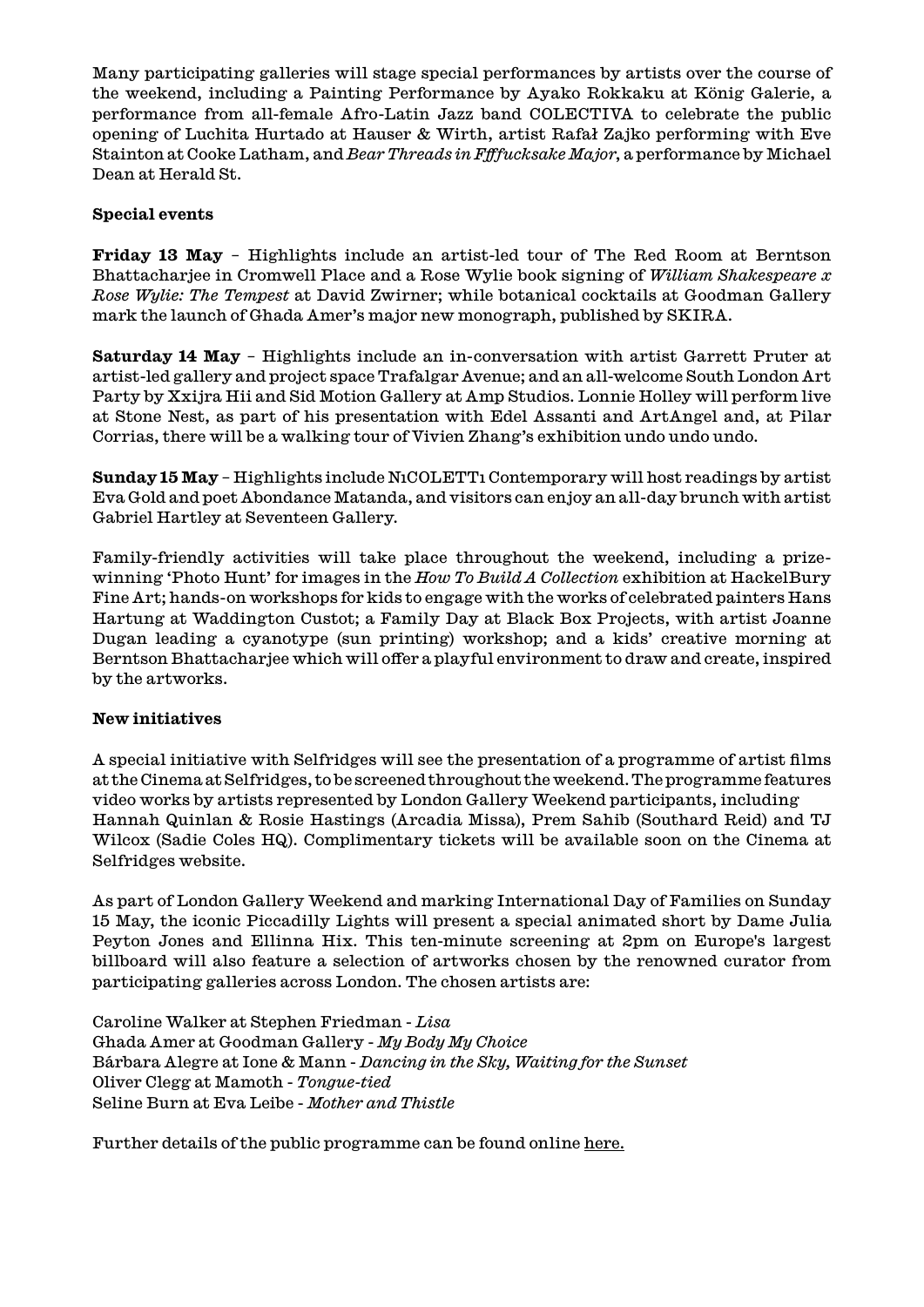#### NOTES TO EDITORS

#### PRESS CONTACTS

#### CREDIT LINE

London Gallery Weekend, 13–15 May 2022[, londongalleryweekend.art](https://londongalleryweekend.art/)

#### INSTAGRAM

[@londongalleryweekend](https://www.instagram.com/londongalleryweekend/) #londongalleryweekend

#### ABOUT LONDON GALLERY WEEKEND

London Gallery Weekend is the world's largest event of its kind and unique among global gallery weekend events in the breadth and diversity of its participating galleries. The event takes place over three days, each focusing on a different area of London. Free for all to attend, it provides an opportunity to discover and explore London's world-class gallery scene, celebrating the city's diverse cultural and creative communities. An extensive programme scheduled by galleries specially for the weekend includes talks, family workshops and special events, with extended opening hours. New partners for the 2022 edition include UP Projects and Art Fund, to fund visits by curators from regional art institutions across the UK.

This year's edition of London Gallery Weekend will exceptionally take place in May due to the Queen's Jubilee in June.

#### ABOUT SELFRIDGES

Thought-provoking, unconventional and fearlessly creative, Selfridges has always sought to do things a little differently. More than a shop, Selfridges is a social centre with sustainability at its heart, powered by imagination, curiosity and creativity. The only store to be named the Best Department Store in the World four times, Selfridges offers a shopping experience that promises to surprise, amaze and amuse its customers by delivering extraordinary experiences. The launch of Project Earth in 2020 marked a new chapter in Selfridges' history - the start of a challenging yet vital journey to change the way we shop and the way we do business by 2025. The initiative builds on the industry-leading steps Selfridges has taken to place sustainability at the heart of the business. Selfridges is committed to transforming the way we shop physically and digitally. From its in-house Cinema, restaurants and bars, skate bowl and extraordinary events calendar, celebrating new and upcoming artists and designers, Selfridges has always been more than the sum of its products.

#### ABOUT ST JAMES'S CHURCH

St James's Church, Piccadilly has been at the centre of community life in the heart of London since the building, designed by Christopher Wren, opened in 1684. As well as daily church services, St James's also hosts a year-round cultural programme encompassing music, visual art and spoken word, drawing on a rich cultural history including Mary Beale, William Blake, Ottobah Cugoano and Haydn amongst many others. As a church St James's seeks to be a welcoming space for people to reflect, create and debate. We offer hospitality and accompaniment to people experiencing homelessness, living on low incomes, going through the gruelling asylum system or suffering from fragile mental health. For decades, St James's has spoken out on issues close to its heart, especially those concerning refugees, asylum, LGBTQ+, earth and social justice. The church believes that part of its role in the city is to envision a more just society and a creative, open-hearted community, offering dignity and fulfilment for all regardless of background or belief.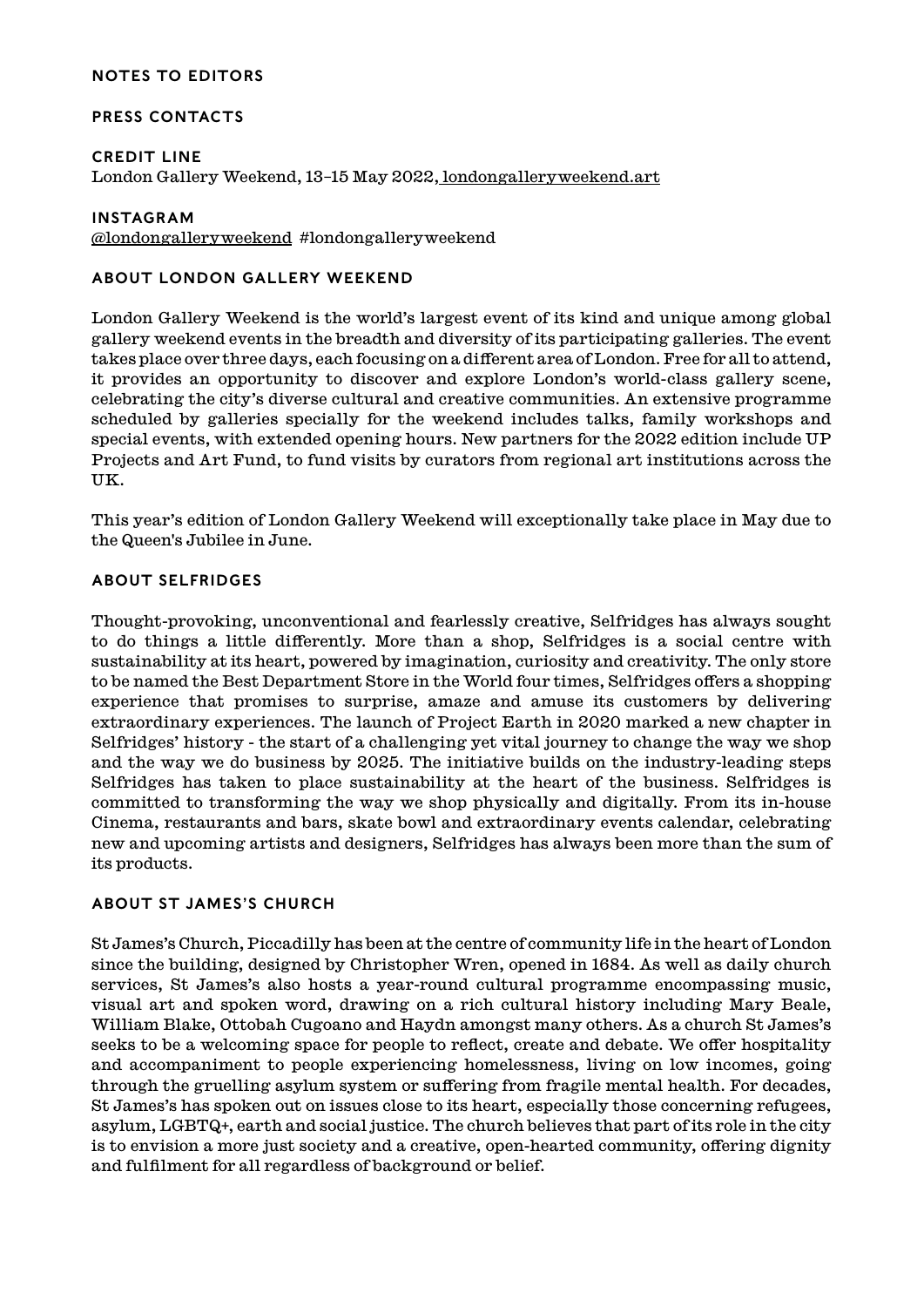#### PARTNERS

## **/Irtlogic**

**[Artlogic](https://artlogic.net/)** is the leading provider of online sales, marketing and inventory solutions for the art world, empowering over 3,800 clients worldwide. The London Gallery Weekend website is designed and built by Artlogic. The website improves on last year's edition with new curator routes and new functionality to search by exhibition or artist. The powerful map with its route planning tool makes its return, enabling art lovers across the capital to plan their LGW weekend experience by walking, car, or bike. And this year, in collaboration with the London Gallery Weekend, Artlogic has launched the 'Young & Emerging Gallery Initiative' to further the professional development of 3 of the UK's newest and brightest galleries. The initiative helps emerging galleries participate in this year's London Gallery Weekend by sponsoring their entry fee and provides a year's free subscription to the Artlogic platform for a combined value of over £10,000 per gallery. Artlogic will help the winning galleries with one-to-one training and specialist advice services to ensure that they thrive in the art world's ever-changing online landscape. This year's selected galleries are: Gossamer Fog, indigo + madder and Moarain House.



For 30 years, **[The Art Newspaper](https://www.theartnewspaper.com/)** has been covering the world of art – and the world in which art happens. Covering all the latest developments, providing analysis of events and trends, and looking at how the international landscape of art and culture shapes – and is shaped – by politics, society, the economy, technology and the environment. Offering an international audience multi-channel access to breaking news, agenda-setting investigations and stimulating insights and opinions from around the globe, The Art Newspaper has correspondents in more than 30 countries and benefits from being part of an international network of titles with editorial offices in London, New York, Paris, Turin, Athens, Moscow and Shanghai.

### Art Fund

**[Art Fund](https://www.artfund.org/)** is the national fundraising charity for art. It provides millions of pounds every year to help museums to acquire and share works of art across the UK, further the professional development of their curators, and inspire more people to visit and enjoy their public programmes. In response to Covid-19 Art Fund made £3.6 million in urgent funding available to support museums through reopening and beyond, including Respond and Reimagine grants to help meet immediate need and reimagine future ways of working. A further £2 million has been made available in 2021 for Reimagine projects. Art Fund is independently funded, supported by the 130,000 members who buy the National Art Pass, who enjoy free entry to over 240 museums, galleries and historic places, 50% off major exhibitions, and receive Art Quarterly magazine. Art Fund also supports museums through its annual prize, Art Fund Museum of the Year. The winner of Art Fund Museum of the Year 2021 is Firstsite in Colchester.



What makes **[Lockton](https://global.lockton.com/gb/en/products-services/fine-art-and-specie-insurance)** stand apart is also what makes us better: independence. As a family organization, we are not driven by the quarterly pressure from the financial markets. This kind of independence frees us to always act in the best interest of our art clients and creates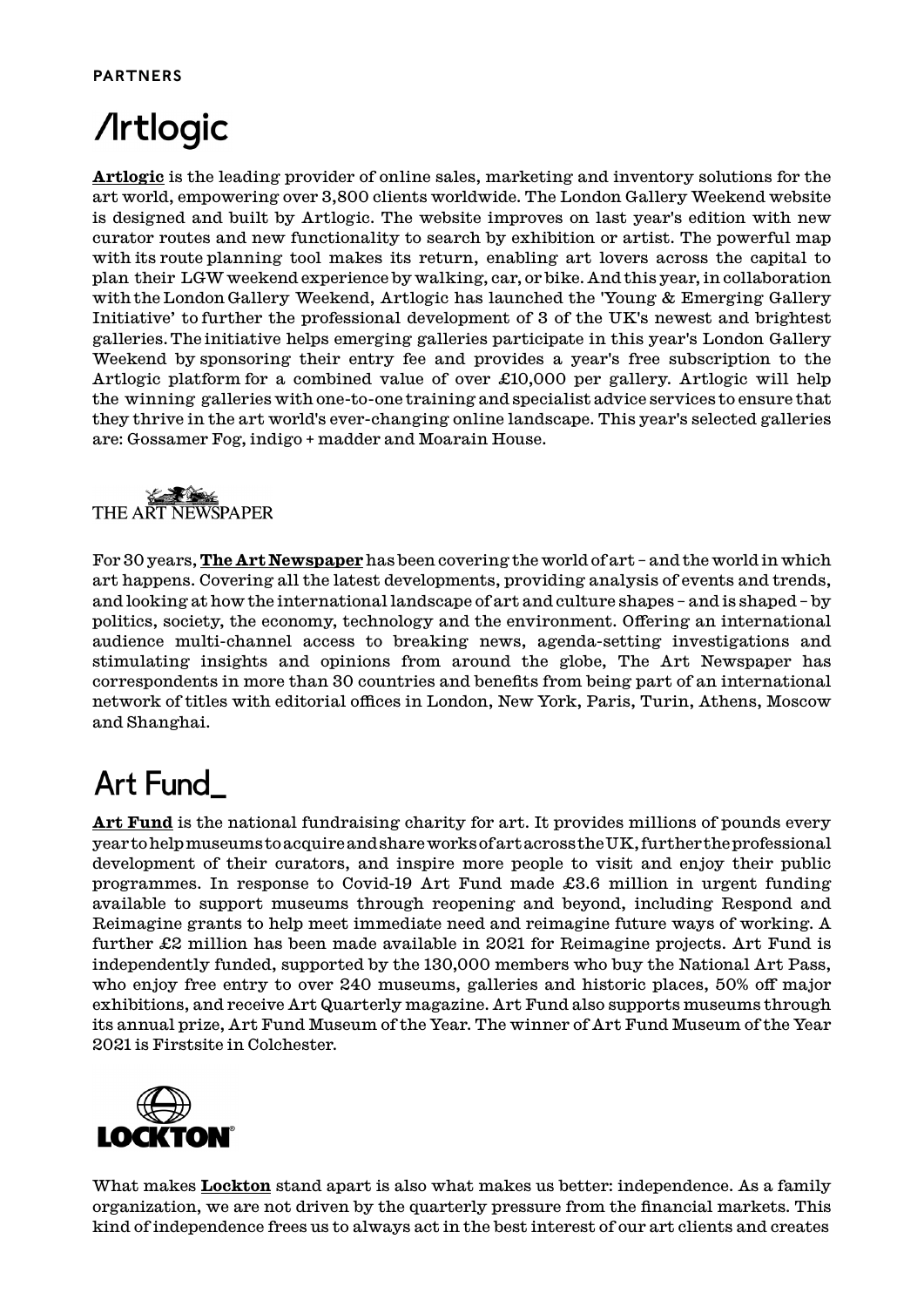a completely different dynamic, one that is centred on your success. Our team of Fine Art risk experts devise bespoke insurance programmes that solely focus on the inherent risks your art works and collections face.



**LONDON** 

**[Edwardian Hotels London](https://www.edwardian.com/)** is one of the UK's largest privately owned hotel groups, which has been operating and developing its hospitality portfolio, including upscale five- and fourstar luxury hotels, since Jasminder Singh OBE began his career within the hospitality industry in 1977; forming the beginnings of what would become Edwardian Hotels London. Edwardian Hotels London owns and operates The Londoner Hotel, a member of Preferred Hotels & Resorts' prestigious Legend Collection; The May Fair Hotel and The Edwardian Manchester, A Radisson Collection Hotel, both part of premium lifestyle brand Radisson Collection; and 10 Radisson Blu Edwardian, London hotels across London.



**[Lime](https://lime-uk.co.uk/)**'s mission is to build a future where transportation is shared, affordable, and carbonfree. As the world's largest provider of shared electric vehicles, Lime partners with cities to deploy electric bikes and scooters to serve any trip under five miles. One of Time Magazine's 100 Most Influential Companies in 2021, Lime has powered more than 250 million rides in more than 200 cities across five continents, spurring a new generation of clean alternatives to car ownership. Lime is also the largest micromobility operator in the UK, having run its shared e-bike service in London for over three years, delivering over 5 million zero-emission rides to date. It also runs a successful e-scooter service in London, alongside similar trial services in Greater Manchester and Milton Keynes.

## GCC

**[Gallery Climate Coalition](https://galleryclimatecoalition.org/)** (GCC) is an international charity and membership organisation providing environmental sustainability guidelines for the art sector. The coalition's primary target is to facilitate a reduction of the visual art sector's greenhouse gas emissions by a minimum of 50% by 2030 (in line with the Paris Agreement's goal of keeping global warming to below 1.5°C) as well as promoting zero-waste practices. GCC was founded in London in February 2020. As of March 2022, GCC has over 700 members in 20 countries around the world, including artists, museums, non-profits, art sector businesses and commercial galleries. Membership is free and open to all.

#### image CREDITS

Nicola L., *Red Lip Lamp*, 1969. Plexiglas, steel. Courtesy Alison Jacques Gallery, London and Nicola L. Collection and Archive. © Nicola L. Collection and Archive.

Paula Turmina, *Crocodile Dreamtime*, 2021, Courtesy Berntson Bhattacharjee.

Joanne Dugan, *Instinct #1*, 2021, Mounted collage of forty-nine handmade cyanotype photogram paintings on an 8-ply museum board. Unique. Courtesy of Black Box Projects.

Lee Miller, *Surgical Gloves are sterilised and dried on stands, Churchill Hospital, Oxford, England*, 1943. Courtesy The Fitzrovia Chapel.